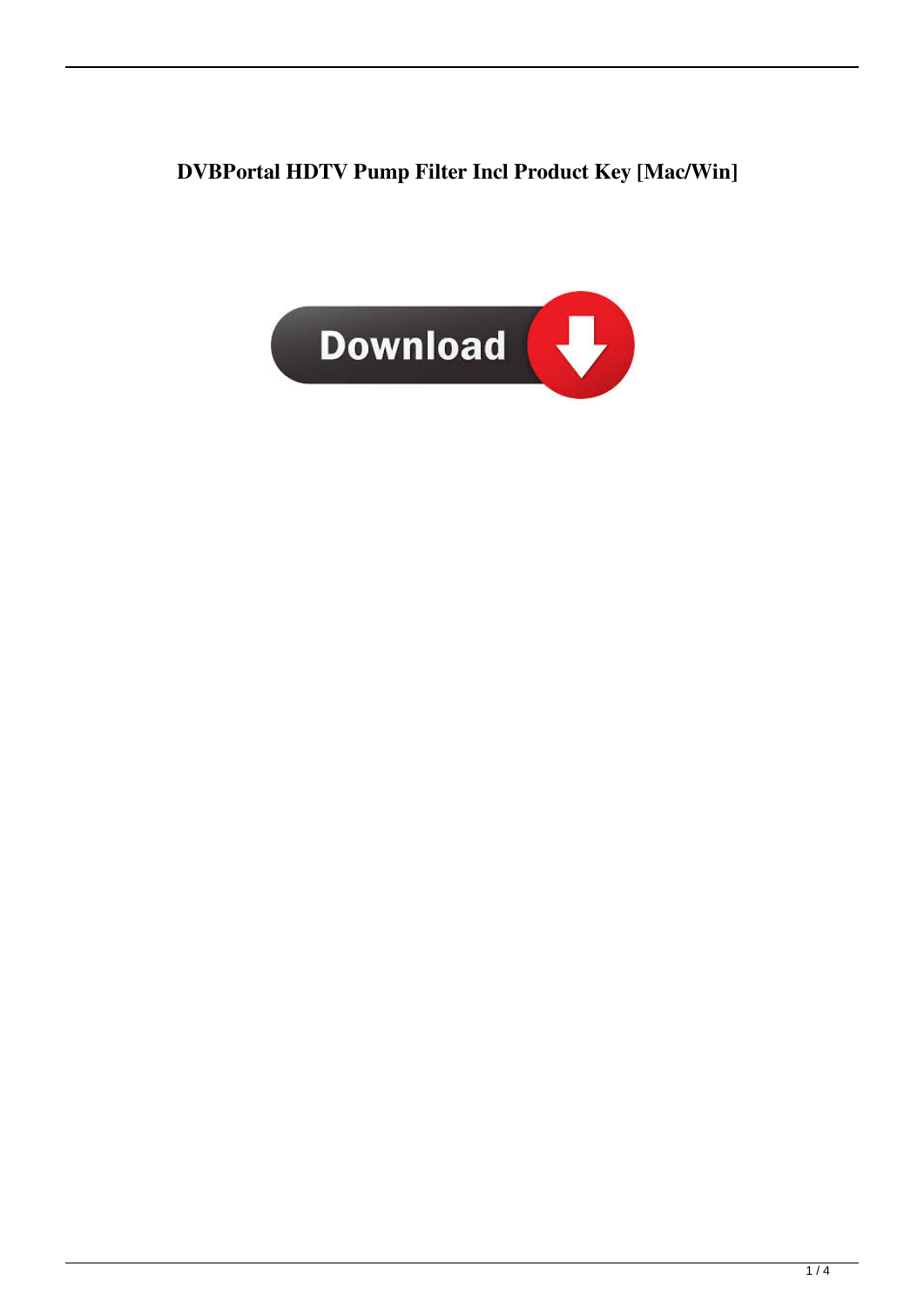## **DVBPortal HDTV Pump Filter Crack + Torrent (Activation Code) [32|64bit]**

DVBPortal HDTV Pump Filter Full Crack is a DirectShow filter which allows to play back.ts files with the DirectShow transport sink as well as in third party applications. It works by decoding the transport stream by means of the DVB port in a very similar way as the original DVBPortal and allows playback of the selected program/audio. The stream is adapted in order to preserve the A/V sync for the selected program. In order to avoid a deadlock the DVBPortal HDTV Pump Filter is using a push mode to control the external device. Why would you want to use this filter? The DVBPortal HDTV Pump Filter allows you to watch your favourite HDTV/SDTV program/music/files using your third party players without having to purchase additional hardware, installing additional software or missing your favourite program/music/files. This filter is based on the DVBPortal which allows you to playback DVB streams with virtually all of the above mentioned players and third party applications including MediaPlayer 2005 and Microsoft Media Player. DVBPortal HDTV Pump Filter is a direct descendant of DVBPortal and therefore is 100% compatible. NOTE: This filter is free for non-commercial use Features: Playback of DVB.ts files with the DirectShow sink Use the same filters as the DVBPortal in order to ensure compatibility with various third party applications Select an individual program and/or audio track Technical Information: In order to work with DVB.ts files you need to install this filter. You can find it in the DVB Portals section of the DVBPortal.org website. Please note: You need a DVB device connected in order to use this filter. Version 1.0: DVBPortal HDTV Pump Filter with WMP plug-in, DVBPortal 2.0 Added two new properties: • PortalEnabled = True/False (False=not use) • TDEntranceEnabled = True/False (False=not use) • ZoomPlayerEnable = True/False (False=not use) Version 1.1: DVBPortal HDTV Pump Filter with WMP plug-in, DVBPortal 2.0 Added two new properties: • EncodingColor = R/

**DVBPortal HDTV Pump Filter Crack Free**

Selection of desired program in DirectShow application with a keystroke combination. . VLC VLC is a media player and framework that supports many multimedia formats as well as DVDs, VCDs, and various streaming protocols. Supported Formats: . Netflix Netflix is a brand name, owned by Netflix, Inc., of on-demand streaming video. Their website is an Internet application that allows members to create an online account and browse and stream a library of over 12,000 movies and TV shows through a web browser. The free members can watch one movie per month; for \$7.99 a month, members can watch unlimited movies and TV shows. The company also offers a streaming-only DVD service that delivers DVDs (in NTSC or PAL format) via physical mail for a flat rate of \$7.99 to \$19.99 a month. . Amazon Amazon has cloud-based streaming media, known as Amazon Instant Video, that offers a wide selection of movies and TV episodes for rental or purchase. Amazon video on demand Video on demand or VOD is a service where video and audio content (movies or television programs) can be downloaded to a video player and viewed for a fee. VOD can be accessed through over-the-top services like Netflix and Amazon, or through set-top boxes. Internet Protocol Television Internet Protocol Television (IPTV), also known as "IPTV", "TV over IP" or "TV over the Internet", is the delivery of media content and interactive applications over the Internet, instead of solely via traditional broadcast media. The concept is based on the previous experience of cable television and digital subscriber line services, with the Internet playing the role of the cable network. It is also known as "IPTV over the Internet". IPTV is the delivery of television content over IP networks from a content provider. These networks are often a variant of the Internet Protocol Suite, and can use streaming media to provide video and/or audio to users. The term Internet television may also refer to the individual hardware or software components of IPTV, such as the set-top box and head-end, which allow the delivery and reception of digital television to the home through the Internet. An IPTV system is composed of one or more head-ends and one or more client devices. The head-ends provide a digital media transport layer that can deliver IPTV to client devices 81e310abbf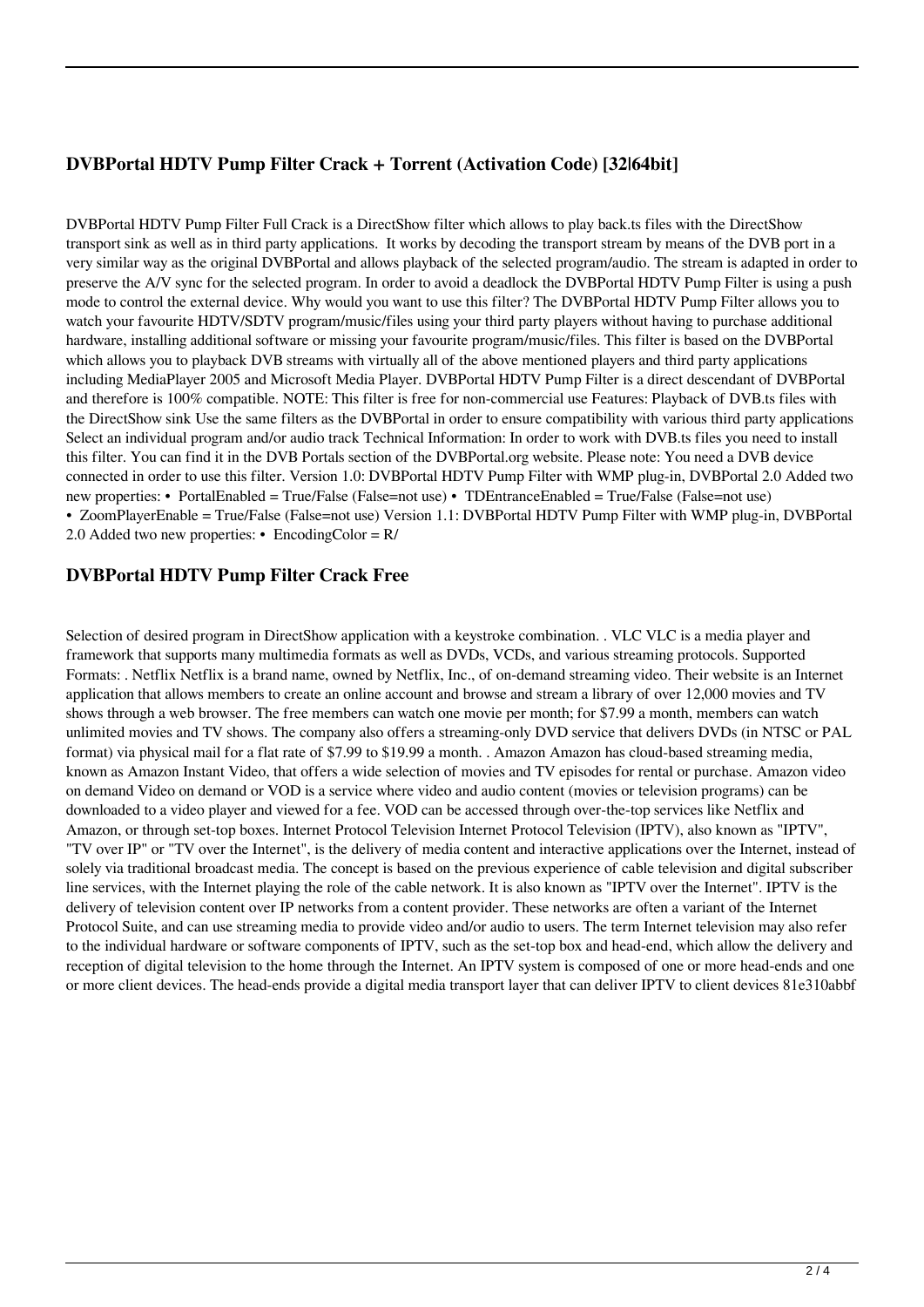## **DVBPortal HDTV Pump Filter Crack +**

Saves time searching for HDTV/SDTV content Watch the Live TV Online without Manual Setup of Tuners and Players! Selectable broadcasting area (all over the globe) Playback with optional sound and Picture settings Record live content with optional manual time adjustment Get everything in a single program, which can then be easily configured The DVBPortal HDTV Pump DirectShow Filter is the best and only solution for watching all HDTV broadcast channels in standard definition. The DVBPortal HDTV Pump DirectShow Filter captures HDTV/SDTV broadcast data packets and reconstructs the complete HDTV/SDTV program in a T.V. pass through application. The DVBPortal HDTV Pump DirectShow Filter supports a full range of HDTV and SDTV broadcasting standards. Cable TV and satellite TV channels can be enjoyed in high quality on any system, from a computer to a TV, even in the mobile environment. The DVBPortal HDTV Pump DirectShow Filter is the only device required for the playback of all HDTV/SDTV channels. The DVBPortal HDTV Pump DirectShow Filter is easy to use. In Windows XP or higher just double click on the DVBPortal HDTV Pump Filter program icon and you are ready to go! The DVBPortal HDTV Pump DirectShow Filter is completely automated. This means that it will automatically start a capture whenever a program is being watched, the filter has been switched on and the user has started a player. The DVBPortal HDTV Pump DirectShow Filter comes with a TV viewer for Windows XP. The TV viewer is an innovative automatic T.V. pass through viewer for HDTV/SDTV broadcasting channels. The DVBPortal HDTV Pump DirectShow Filter is a universal receiver, and you can watch any SDTV/HDTV program or channel in any player application, from a T.V. pass through application to a web-browser. The DVBPortal HDTV Pump DirectShow Filter is a universal application that is not only a receiver but also a T.V. pass through. You can watch your favorite SDTV/HDTV programs or channels from any player application or on a web-browser. No Manual Tuning of Players, Generators or Media Players! The DVBPortal HDTV Pump DirectShow Filter captures all HDTV/SDTV broadcast packets and reconstruct

## **What's New in the DVBPortal HDTV Pump Filter?**

This is a DVBPortal HDTV Filter for use in DirectShow which is based on the DVBPortal ASIO Class. The DVBPortal Filter uses the Push mode of the DDK streaming API. This ensures that every stream buffer is filled in, thus allowing smooth playback of DVB/TS files in any player application that uses DirectShow. The DVBPortal filter can be configured to insert an A-B cut in the stream. The DVBPortal filter allows selecting individual programs and audio tracks in the stream using the DirectShow Source Filter. NOTE: It is free for non-commercial use. Specifications: Max. number of simultaneous streams: No limit Max. resolution: 1920x1080 File format: ATSC/DVB Multiplexing: DVBPortal Audio channel mapping: DVBPortal Metadata: DVBPortal Demuxing (single) mode: DVBPortal Demuxing (multiple) mode: DVBPortal Classification: DVBPortal Complexity: DVBPortal Bus mode: DVBPortal Codecs: DVBPortal Channel switching: DVBPortal Counters: DVBPortal Transponder switching: DVBPortal Time stamping: DVBPortal Parameters: DVBPortal Time alignment: DVBPortal Clock: DVBPortal TSE/PID mapping: DVBPortal Program link: DVBPortal Segmentation mapping: DVBPortal Map merge: DVBPortal Audio/Video synchronization: DVBPortal IOD: DVBPortal Audio: DVBPortal MPEG audio: DVBPortal PCM audio: DVBPortal Video: DVBPortal Subtitle: DVBPortal MetaData: DVBPortal Dubbing: DVBPortal Encryption: DVBPortal Speech: DVBPortal Video access: DVBPortal Aux access: DVBPortal Decryption: DVBPortal Stream access: DVBPortal Decoder: DVBPortal Source: DVBPortal Demuxer: DVBPortal Sync release: DVBPortal Terminate: DVBPortal Muxing: DVBPortal Perform multiplexing: DVBPortal Playback: DVBPortal Record: DVBPortal Source Filter: